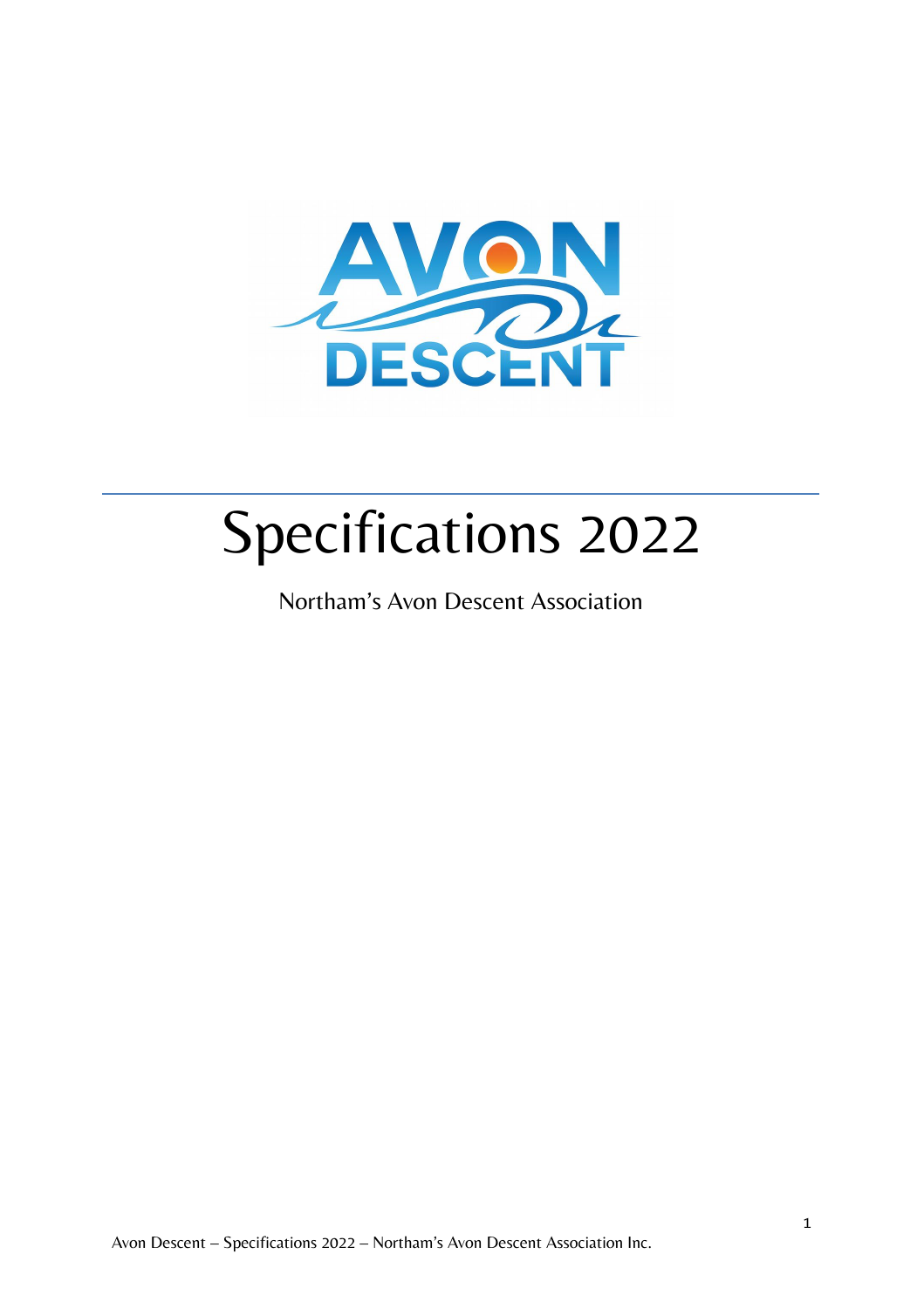| $\mathbf{1}$ | Power Boat Specifications                     | 3              |
|--------------|-----------------------------------------------|----------------|
| 2            | Kayak and Canoe Specifications                | 3              |
| 3            | Wildwater Craft                               | $\overline{4}$ |
| 4            | <b>Ski Specifications</b>                     | 4              |
| 5            | Ocean Racing Specifications                   | 5              |
| 6            | Recreational Paddle Craft Specifications      | 5              |
| 7            | <b>Plastic Craft</b>                          | 6              |
| 8            | <b>Sundry Paddle Craft</b>                    | 6              |
| 9            | Paddle Craft Equipment                        | 7              |
| 10           | Lifejackets/Personal Flotation Devices (PFDs) | 7              |
| 11           | Helmet                                        | 8              |
| 12           | Paddles                                       | 8              |
| 13           | Other Equipment                               | 8              |
| 14           | Race Identification Numbers                   | 9              |
| 15           | <b>Steering Rudders</b>                       | 9              |
| 16           | Handholds                                     | 9              |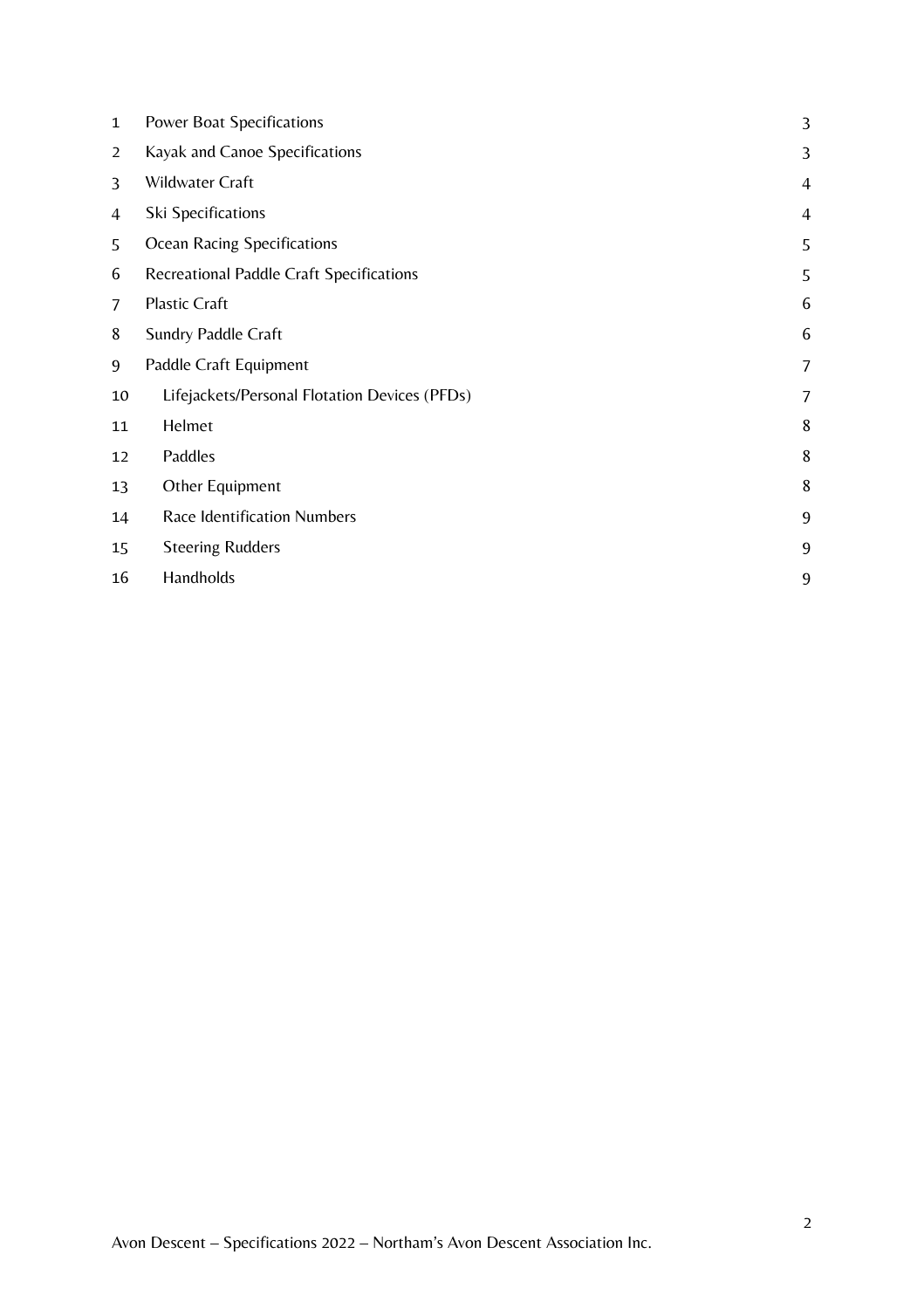<span id="page-2-0"></span>It is incumbent on all competitors to ensure their craft and equipment meet the below specifications and requirements for the event. Officials and appropriate measuring equipment will be provided at the discretion of NADA for competitors to check their craft at pre-event scrutineering, however NADA will NOT be held responsible if a competitor who competes in the Avon descent subsequently fails 'in race' or 'post-race' scrutineering.

## 1 Power Boat Specifications

- 1.1 All boats, paddles, lifejackets/PFDs, helmets and other equipment must conform to PDRC Specifications.
- <span id="page-2-1"></span>**1.2** All equipment must be labelled with a Race ID Number
- 2 Kayak and Canoe Specifications
- 2.1 Listed below are Class specifications only. All Kayaks and Canoes irrespective of Classes will compete in the Single or Double Canoe Kayak Classes. To be eligible for prizes for the Open Canoe/Kayak Division, craft need to comply with Rules 11-17. To be eligible for prizes in Categories, the craft must comply with the relevant requirements of Rules 2-8.
- 2.2 All craft must be within the required dimensions of their respective Classes as below.
- 2.3 Craft must meet either Kayak or Canoe specifications for their respective ICF classification.
- 2.4 A craft must be constructed from non-hazardous materials.
- 2.5 Kayaks (Marathon)
- 2.6 Single Kayaks (K1) have a maximum length of 5200 mm.
- 2.7 Double Kayaks (K2) have a maximum length of 6500 mm.
- 2.8 Canoes (Marathon)
- 2.9 Single Marathon Canoes (C1) have a maximum length of 5200 mm.
- **2.10** Double Marathon Canoes (C2) have a maximum length of 6500 mm.
- **2.11** Canoes must meet the following specifications:
	- a. Sections of the longitudinal lines of the hull of the canoe must be convex and not interrupted.
	- b. The canoe must be built symmetrically upon the axis of its length.
	- c. Steering rudders or guiding apparatus are not permitted.
	- d. A keel, if any, must be straight and must extend over the whole length of the canoe and must not project more than 30 mm below the hull.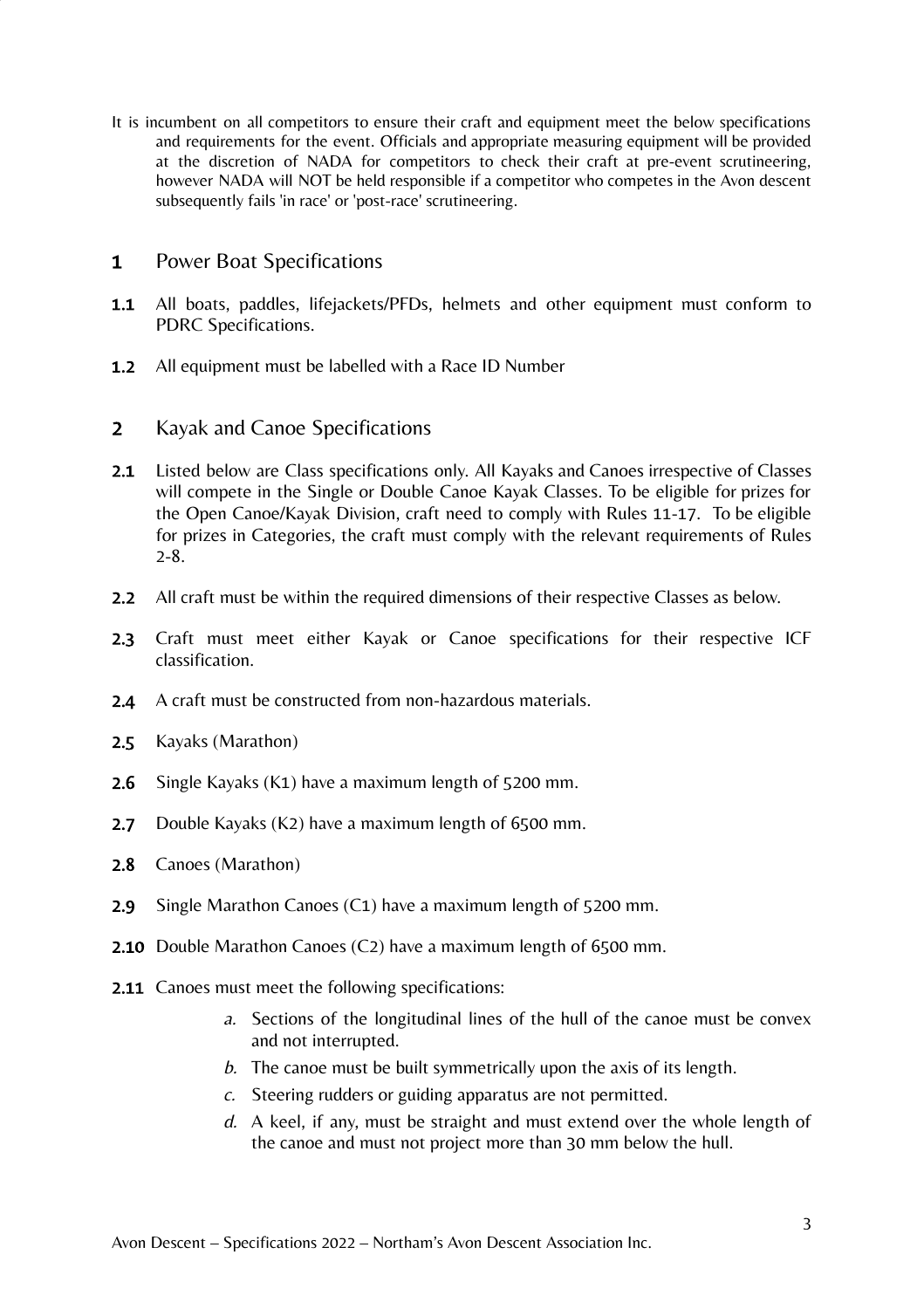- e. A Single Canoe (C1) may be open and in any case must not be decked more than 1500 mm from the stem and 750 mm from the stern, measured from the outer edge of the stem or stern to the fullest point of the edge of the deck, for the fore and after decks respectively.
- f. A Double Canoe  $(C2)$  may be entirely open. The minimum length of the opening must be 2950 mm.
- g. Removable spray decks may be used.

## <span id="page-3-0"></span>3 Wildwater Craft

- **3.1** Wildwater Kayaks (WK1) must conform to the following dimensions:
	- a. Maximum length of 4500 mm.
	- b. Minimum width of 600 mm.
	- c. Minimum weight of 10kg
- 3.2 Wildwater Canoes (WC1) must conform to the following dimensions:
	- a. Maximum length of 4300 mm.
	- b. Minimum width of 700 mm.
	- c. Minimum weight of 11kg.
- 3.3 Wildwater Canoes (WC2) must conform to the following dimensions:
	- a. Maximum length of 5000 mm.
	- b. Minimum width of 800 mm.
	- c. Minimum weight of 17kg.
- 3.4 Wildwater craft (WK1, WC1 and WC2) cannot meet the required dimensions by the addition of wooden extensions or similar means.
- <span id="page-3-1"></span>3.5 All craft must be of single hull construction.
- 4 Ski Specifications
- 4.1 The maximum length of a Single Ski is 5790 mm.
- 4.2 The maximum length of a Double Ski is 7320 mm.
- 4.3 All craft must be of a safe construction with no sharp edges or protrusions on hull, deflector or rudder system.
- 4.4 The outer construction should be of fibreglass, plastic or similar material with an inner framework or support and be of mono construction.
- 4.5 Flotation
- 4.5.1 Single skis shall contain a minimum flotation in the form of foam or other approved material to achieve 30kg of positive buoyancy.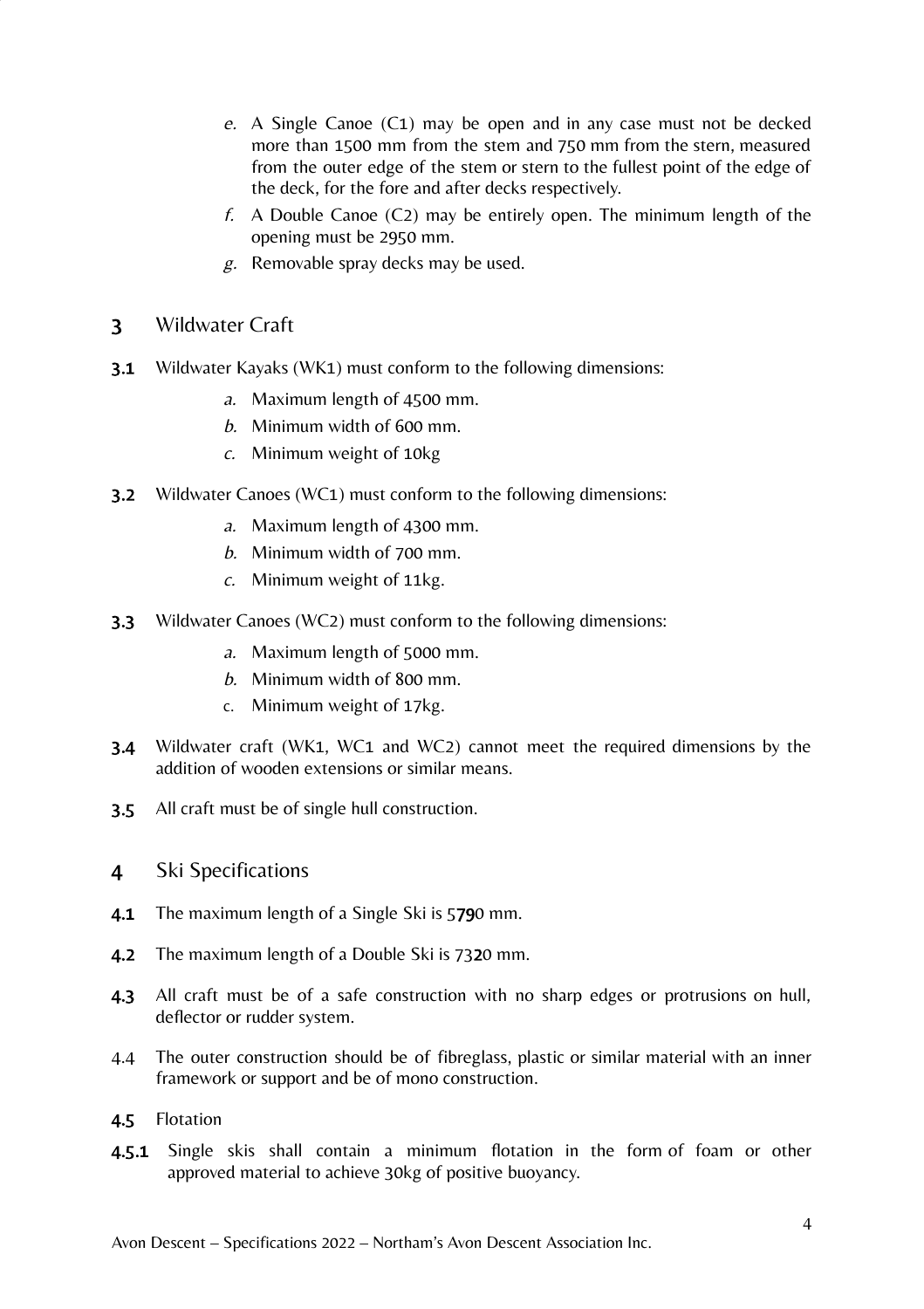- 4.5.2 Flotation foam must not absorb water. If polystyrene is used the surface MUST be sealed by the application of waterproof tape and/or laminate.
- 4.5.3 Plastic bags will not be accepted as a form of sealing.
- 4.6 All straps must be securely attached and capable of supporting the weight of the craft.
- 4.7 Paddles are the only allowed form of propulsion.
- 4.8 The paddler must be sitting on top of the craft but may secure the body position in seat and foot mouldings.
- 4.9 The hull and deck of the ski is to be sealed (water tight) so as not to allow water to freely flow inside.
- <span id="page-4-0"></span>5 Ocean Racing Specifications
- 5.1 The minimum length of an Ocean Racing Ski is 5790mm.
- 5.2 There is no maximum length limitation.
- 5.3 All Ocean Racing craft shall be boats in which the competitor sits on with one water tight compartment, and Self-bailing.
- 5.4 The shape, construction method, materials used and steering mechanisms are without restrictions.
- 5.5 All openings into the hull larger than 12mm in diameter (drain and vent holes) must be fitted with a cover that is mechanically fastened in place
- <span id="page-4-1"></span>6 Recreational Paddle Craft Specifications
- 6.1 Recreational Paddle Craft are those craft that do not meet international canoe, kayak or ski specifications for any paddle discipline but which are commercially available and mass produced for recreational use.
- 6.2 There is no maximum length for Recreational Paddle Craft.
- 6.3 Recreational Craft can be single or double only.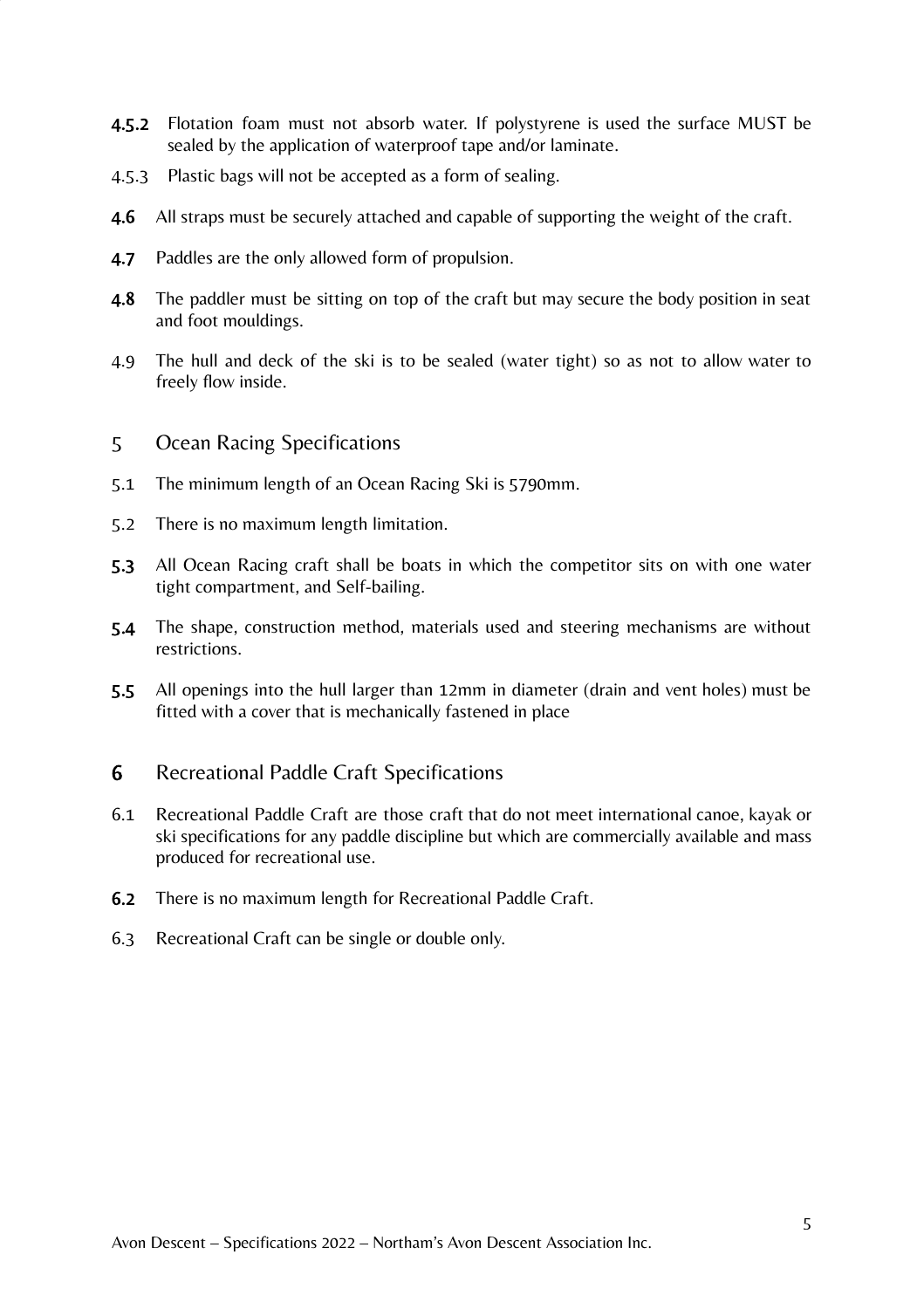- 7 Stand Up Paddleboard (SUP) Specifications
- 7.1 SUPs can be single only.
- 7.2 The maximum length of a Single 12' 6" SUP is 3810mm
- 7.3 The maximum length of a Single 14' SUP is 4280mm
- 7.4 All SUPs in excess of 4280mm remain in the Open Single SUP class
- 7.5 An SUP may be inflatable or non-inflatable
- <span id="page-5-0"></span>7.6 An SUP paddler may sit or stand without restriction.

# 8 Plastic Craft

- 8.1 Plastic Craft are required to comply with either:
	- a. Kayak Specifications
	- b. Canoe Specifications
	- c. Ski Specifications
	- d. Ocean Racing Specifications
	- e. Recreational Paddle Craft Specifications, or
	- f. Stand Up Paddleboard Specifications
- <span id="page-5-1"></span>8.2 Any Plastic Craft not meeting one of the above is in the Sundry Class.
- 9 Sundry Paddle Craft
- 9.1 Sundry Paddle Craft are those craft that do not meet international canoe, kayak, ski or ocean racing specifications and are not readily produced or available from a commercial manufacturer.
- **9.2** Where the number of each type of individual craft is less than that defined to constitute a class, they shall collectively race as Sundry Paddle Craft.
- 9.3 There are no dimension, construction or design specifications for craft in Sundry Classes, however, the NADA Scrutineer must deem that the craft is safe and capable of completing the course.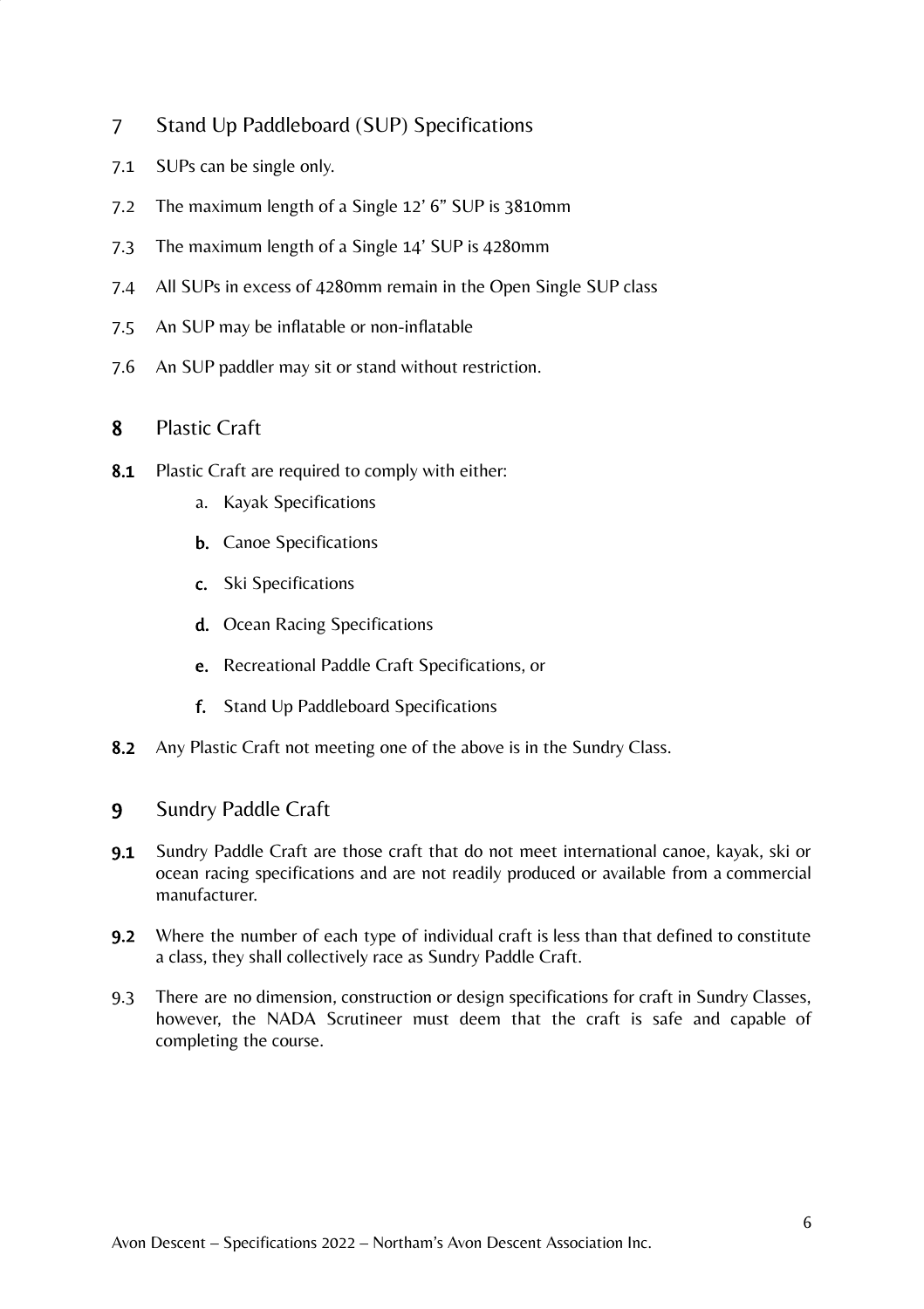# <span id="page-6-0"></span>10 Paddle Craft Equipment

- <span id="page-6-1"></span>11 Lifejackets/Personal Flotation Devices (PFDs)
- **11.1** The lifejacket/PFD must have sufficient buoyancy to float a 6kg legalised lead weight and be in good condition.
- 11.2 Particle filled or inflatable lifejackets/PFDs are not permitted.
- 11.3 A waterproof whistle must be attached to the lifejacket/PFD for use to attract the attention of rescuers.
- 11.4 All Lifejackets/PFDs must comply with the relevant Australian Standard.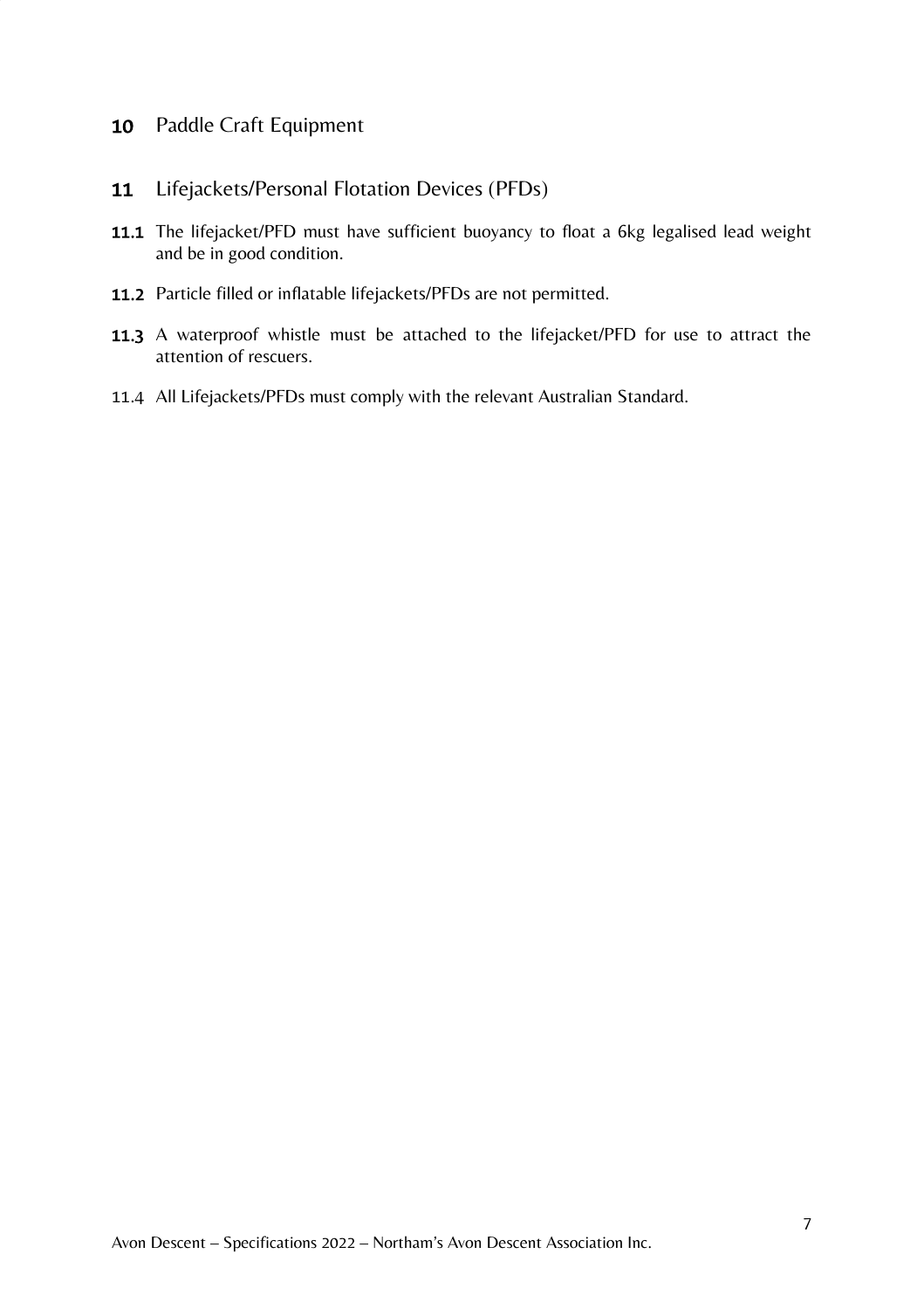## <span id="page-7-0"></span>12 Helmets

- 12.1 Each craft must have one helmet per competitor that MUST comply with the CE EN 1385 standard and:
	- a. be made of strong, lightweight material such as plastic or carbon fibre;
	- b. cover the head to provide ample protection to the forehead, temple and back of the head;
	- c. have enough positive buoyancy to float;
	- d. fit so as not to move;
	- e. have an effective fastener to fix it securely in place;
	- f. have a good system to absorb shock from impacts and to provide a separation distance between the outside of the helmet and the paddler's head;
- 12.2 Novice competitors must display a fluorescent strip on each side of their helmet during the race.
- **12.3** The helmet must be in good repair with particular reference to buckles and straps.
- 12.4 The Race ID Number must be displayed on both sides of the helmet. Numbers must be at least 50 mm high by 6 mm wide with black numbers on a yellow background.
- <span id="page-7-1"></span>13 Paddles
- **13.1** Kayaks may have double bladed paddles.
- **13.2** Canoes and SUPs must have single bladed paddles.
- 13.3 Paddles must be of strong and safe construction and must have no sharp edges.
- <span id="page-7-2"></span>**13.4** Paddles in use must not be attached to the craft by any means whatsoever.
- 14 Other Equipment
- 14.1 All equipment must be labelled with a Race ID Number.
- 14.2 An emergency ration kit should be carried by each craft and include not less than 400 gram of high calorific food (for example glucose, chocolate, nuts) and a box of waterproof matches or cigarette lighter all in a waterproof container.
- 14.3 All equipment must be in good order and repair (buckles, straps). Particular attention should be paid to equipment that may be sun damaged.
- 14.4 Allowable replacement equipment (paddles, spare Race ID Numbers) should be carried by the support crew to avoid failing daily random scrutineering if original equipment is lost or damaged.